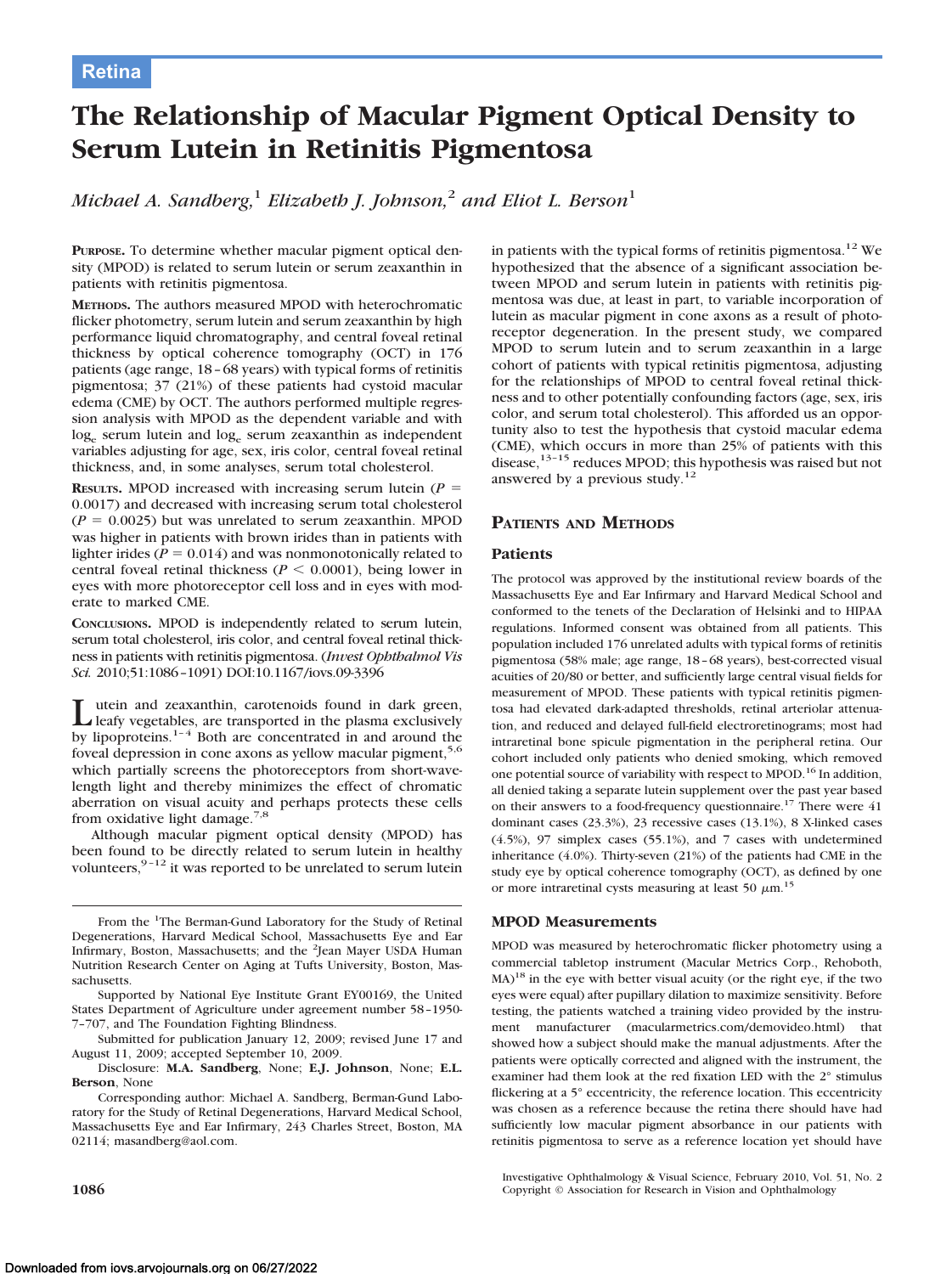retained adequate light sensitivity for the patients to perform the task. Furthermore, this reference eccentricity was compatible with methods used previously to measure MPOD in patients with retinitis pigmentosa.<sup>12</sup> All patients included in this report confirmed that they could visualize the entire flickering stimulus at the 5° eccentricity, indicating that their central fields were sufficiently large to measure MPOD.

The task was for the patient to adjust the radiances of a 460-nm stimulus and an alternating 570-nm stimulus to achieve a brightness match by eliminating flicker. These stimuli were centered on a 6° background of 475 nm to desensitize rods and short-wavelength– sensitive cones so that they would not contribute to the patient's judgment. After a practice session during which the examiner set the frequency of flicker to elicit a small "no flicker zone," the patients adjusted the radiances to eliminate flicker within the central 1°, where macular pigment absorbance is maximal, and at the reference location. During testing, the examiner continually reinforced the principles of converging on the "no flicker zone" and of periodic blinking to reduce stimulus fading, particularly when the stimulus was at the reference location. The adjusted  $log_{10}$  radiance of the 460-nm stimulus minus the adjusted  $log_{10}$  radiance of the 570 nm stimulus for the central fovea minus the same difference for the reference location provided a psychophysical estimate of MPOD.

We assessed the intervisit variability of MPOD measurements in the first 66 patients who were invited and able to return for follow-up within 2 months of their original visits. These patients appeared to be a representative sample because at their first visit they did not differ significantly from the remaining 110 patients with respect to mean age  $(P = 0.10)$ , sex distribution  $(P = 0.31)$ , mean Snellen acuity in the study eye ( $P = 0.79$ ), likelihood of having CME in the study eye ( $P =$ 0.67), or mean MPOD in the study eye ( $P = 0.17$ ).

#### **OCT Evaluations**

We used a high-resolution optical coherence tomographer (Stratus, model 3000; Zeiss Meditec, Dublin, CA) to assess retinal structure and to measure retinal thickness after pupillary dilation, as described previously.15,19 Central foveal retinal thickness was routinely measured by the automated OCT software as the distance between the high-reflectance vitreoretinal interface and the retinal pigment epithelium (RPE)/ choriocapillaris complex at the intersection of six radial scans oriented at 30° intervals. Every tomogram in this study was inspected to verify that the algorithm correctly defined these two high-reflective boundaries at the foveal center. In only one instance—an eye with 20/80 visual acuity without CME—was an interface (the vitreoretinal border) incorrectly designated, and one of us (MAS) used the manual software calipers to redo the thickness measurement.

#### **Serum Lutein and Zeaxanthin Measurements**

Fasting blood was drawn, and serum was stored in the dark under nitrogen at  $-80^{\circ}$ C. Serum was analyzed by high-performance liquid chromatography (HPLC) for lutein and zeaxanthin (Alliance 2695; Waters, Milford, MA), as described previously with echinenone as the internal standard.20 Using this method, *cis* lutein, all-*trans* lutein, *cis* zeaxanthin, all-*trans* zeaxanthin, cryptoxanthin,  $\alpha$ -carotene, 13-*cis*  $β$ -carotene, all-*trans*  $β$ -carotene, 9-*cis*  $β$ -carotene, *cis* lycopene, and *trans* lycopene were separated. Lutein and zeaxanthin were quantified by determining peak areas in the HPLC chromatograms calibrated against known amounts of standards. Lutein and zeaxanthin standards, provided by DSM Nutritional Products (Basel, Switzerland), were dissolved in ethanol and used as references to quantify the peak areas for these carotenoids in the HPLC chromatograms. Data were collected and analyzed (Millenium32, version 3.05.01, Windows NT; Waters) with the lower limit of detection for carotenoids at 0.2 pmol.

#### **Statistical Analysis**

We performed multiple regression analysis with MPOD as the dependent variable and serum *trans* lutein, serum *trans* zeaxanthin, age, sex, iris color, and central foveal retinal thickness as independent variables.

Because MPOD was not normally distributed in this population (see Results), the analysis was repeated after density values were converted to ranks and then to the standard normal distribution with the Van Der Waerden approximation to test the validity of the original model's findings. Given that both analyses led to substantially the same conclusions, only the model based on actual density values is considered below.

Analysis was performed using the *trans* isomers of serum lutein and serum zeaxanthin because only very small amounts of the *cis* isomers have been detected in macular pigment.<sup>21</sup> Because their distributions showed moderate positive skew (see Results), we converted serum lutein and serum zeaxanthin values to natural logarithms to minimize the effect of high leverage values, as performed in earlier studies with large cohorts.<sup>11,22</sup>

We included age in the model because of its possible association with MPOD in healthy volunteers, $23-25$  and we included sex because MPOD has been found to be higher in men than in women.<sup>23,26</sup> We included an indicator variable for iris color (brown versus blue/green/ hazel) because higher MPOD has been associated with darker irises in healthy volunteers.<sup>27</sup> Central foveal retinal thickness was included because previous studies found MPOD to be directly related to foveal retinal thickness in healthy volunteers<sup>28</sup> and in patients with retinitis pigmentosa without CME.12 Central foveal retinal thickness was given the attribute of a spline with three knots so that we could fit MPOD to this variable by a nonmonotonic function, if needed, given that our cohort included patients with CME who might have had low MPOD values associated with marked retinal swelling.

We also performed an analysis including serum total cholesterol in the model, as in one previous study, $11$  because serum carotenoids are exclusively transported on lipoproteins and, therefore, variation in serum total cholesterol could confound the relationships of MPOD to serum lutein and serum zeaxanthin. Fasting serum cholesterol was measured by the clinical laboratory of the Massachusetts Eye and Ear Infirmary.

Lastly, we performed three subset analyses. In the first two analyses, we removed sex from the model and evaluated the relationship of MPOD to log<sub>e</sub> serum lutein separately in men and in women because a study of healthy volunteers found a stronger relationship in men than in women.<sup>11</sup> In the third subset analysis, we excluded the  $37$  patients with CME and assumed a linear relationship between MPOD and central foveal retinal thickness to better relate our findings to an earlier study of patients with retinitis pigmentosa that excluded those with CME and failed to find a significant relationship between MPOD and serum lutein.<sup>12</sup> We even performed a bivariate analysis correlating MPOD with serum lutein to match what had been done previously.<sup>12</sup> Analyses were performed with JMP, version 6 (SAS Institute, Cary, NC).

#### **RESULTS**

## **Distribution and Reproducibility of Macular Pigment Optical Density**

The frequency distribution of MPOD in the 176 patients with retinitis pigmentosa is shown in Figure 1. The distribution had a mean  $\pm$  SEM of 0.32  $\pm$  0.02 log<sub>10</sub>-unit, only slightly higher than the mean  $(0.29 \log_{10}$ -unit) found in a previous study of patients with retinitis pigmentosa.<sup>12</sup> The distribution also had a small skewness coefficient (0.83) that did not affect the conclusions from the regression analyses reported here (see Patients and Methods).

MPOD test-retest data based on the subset of 66 patients who returned within 2 months yielded a standard deviation for the absolute value of the between-visit differences (SD) of 0.06. Compared with other measurements done with heterochromatic flicker photometry, our SD was higher than that (0.04) reported by a previous study of patients with retinitis pigmentosa<sup>12</sup> but within the range  $(0.02 - 0.10)$  based on five studies of healthy volunteers.<sup>29-33</sup>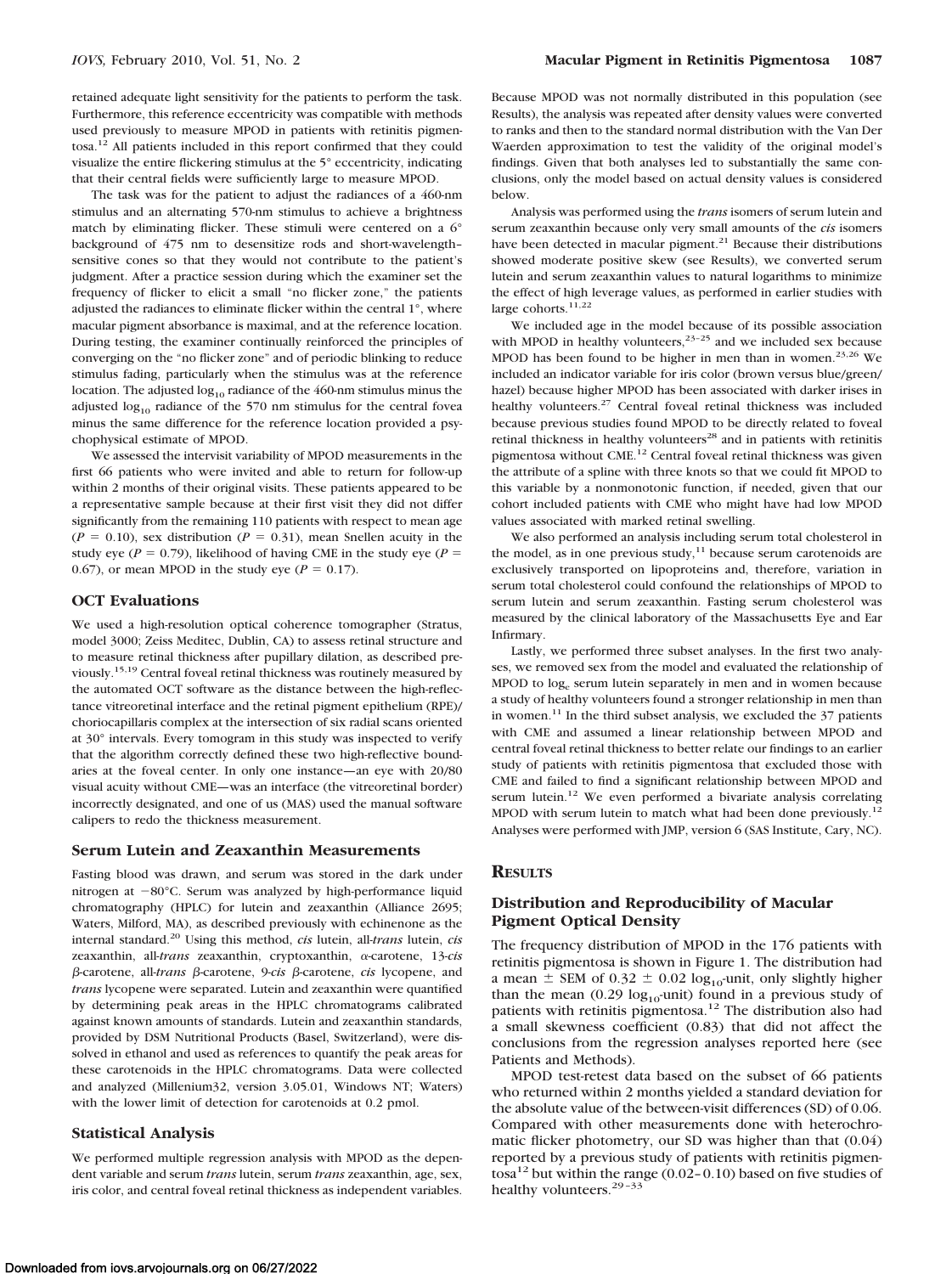

**FIGURE 1.** Frequency distribution of macular pigment optical density based on 176 patients with retinitis pigmentosa. In 10 patients, recorded density values between  $-0.2$  and 0 were recoded as 0.

# **Distributions of Serum Lutein and Serum Zeaxanthin**

Figure 2 illustrates the frequency distributions for serum *trans* lutein and for serum *trans* zeaxanthin based on the 176 patients. The distribution of serum lutein had a mean  $\pm$  SEM of  $11.5 \pm 0.4$  µg/dL, the distribution of serum zeaxanthin had a mean  $\pm$  SEM of 3.1  $\pm$  0.1  $\mu$ g/dL, and both distributions had moderate positive skew (1.3 and 1.6, respectively). When converted to a log scale to minimize the effect of high leverage values in the regression analyses, neither distribution differed significantly from normal (Shapiro-Wilk *W* test for goodness-offit,  $P = 0.82$  for serum lutein and  $P = 0.62$  for serum zeaxanthin).



**FIGURE 2.** Distributions of serum lutein and serum zeaxanthin based on 176 patients with retinitis pigmentosa.

**TABLE 1.** Multiple Regression of Macular Pigment Optical Density on Age, Sex, Iris Color, Central Foveal Retinal Thickness, Serum Lutein, and Serum Zeaxanthin in Patients with Retinitis Pigmentosa

| Characteristic                                         | Estimate  | SE.    | P        |
|--------------------------------------------------------|-----------|--------|----------|
| Age, y                                                 | $-0.0022$ | 0.0014 | 0.13     |
| Sex (male-female)                                      | 0.0398    | 0.0302 | 0.19     |
| Iris color (brown-not brown)                           | 0.0811    | 0.0326 | 0.0138   |
| Central foveal retinal thickness, $\mu$ m <sup>*</sup> |           |        | < 0.0001 |
| Serum lutein, $log_e \mu g/dL$                         | 0.1510    | 0.0474 | 0.0017   |
| Serum zeaxanthin, log, µg/dL                           | $-0.0716$ | 0.0523 | 0.17     |
|                                                        |           |        |          |

\* Spline function with three knots.

## **Relationships of MPOD to Age, Sex, Iris Color, and Central Foveal Retinal Thickness**

Mean MPOD fell by  $0.0022 \log_{10}$ -unit (0.5%) for each increasing year of age and was  $0.04 \log_{10}$ -unit (10%) higher in males than females, values that were not significantly different from zero (Table 1). On the other hand, MPOD was significantly related to iris color, averaging  $0.08 \log_{10}$ -unit (22%) higher in eyes with brown irides than in eyes with lighter irides, and to central foveal retinal thickness (Table 1). Figure 3 illustrates the spline regression of MPOD on central foveal retinal thickness. Based on the fitted curve, MPOD first increased with increasing retinal thickness and then declined for greater retinal thicknesses. The data show that the increase primarily reflected eyes without CME and that the decrease primarily reflected eyes with moderate to marked CME.

## **Relationship of MPOD to Serum Lutein and to Serum Zeaxanthin**

With the model adjusted for age, sex, iris color, central foveal retinal thickness, and log<sub>e</sub> serum zeaxanthin, MPOD increased significantly with increasing  $log_e$  serum lutein (Table 1), and the partial correlation between the two variables was 0.24. When added to the model, serum total cholesterol was a negative predictor of MPOD ( $P = 0.0025$ ). Because serum cholesterol was positively correlated with log<sub>e</sub> serum lutein in our patients  $(r = 0.21, P = 0.0046)$  and because MPOD was inversely related to serum cholesterol, adding serum cholesterol to the model strengthened the relationship of MPOD to



**FIGURE 3.** Macular pigment optical density by central foveal retinal thickness for 176 patients with retinitis pigmentosa, 37 of whom had CME in the study eye. *Solid curve*: fitted spline function with three knots.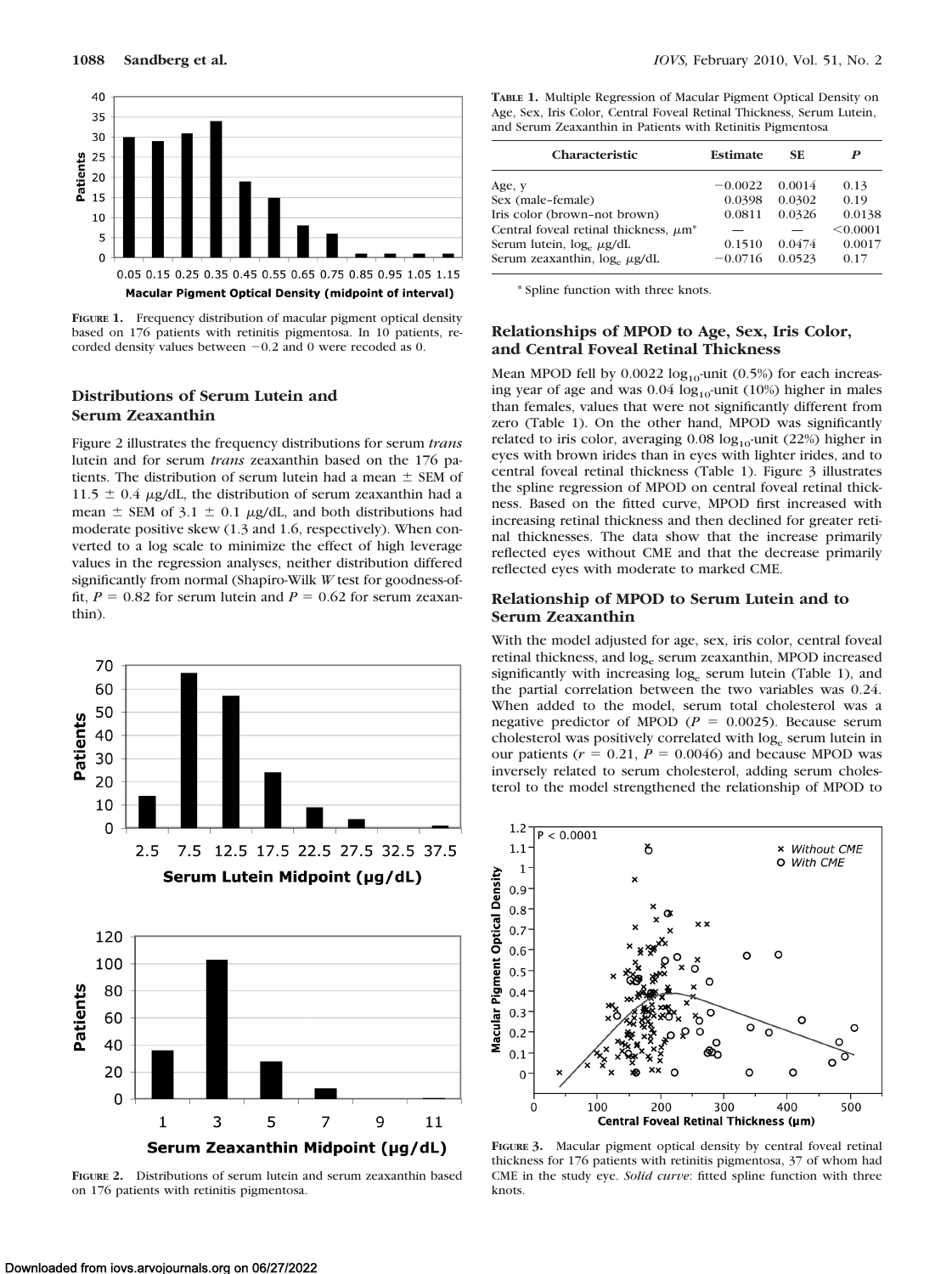

**FIGURE 4.** Partial regression plot of macular pigment optical density on serum lutein for 176 patients with retinitis pigmentosa. Serum lutein is displayed on a log scale because loge serum lutein was used in the regression analysis. Both the *x*-coordinates and the *y*-coordinates have been adjusted for the relationships of macular pigment optical density to age, sex, iris color, a spline function of central foveal retinal thickness, log. serum zeaxanthin, and serum total cholesterol. As a result of adjusting for these variables, for example, eight macular pigment optical density values ranging from 0 to 0.08 have shifted in this plot to negative values ranging from  $-0.01$  to  $-0.17$ .

serum lutein ( $r_{\text{partial}} = 0.27$ ,  $P = 0.0003$ ). Figure 4 illustrates the relationship of MPOD to serum lutein adjusted for the other terms in the model, including serum cholesterol. The fitted line indicates that a 10-fold increase in serum lutein was associated with an average MPOD increase of  $\sim 0.4 \log_{10}$ -unit. In contrast to log<sub>e</sub> serum lutein, MPOD was not significantly related to log<sub>e</sub> serum zeaxanthin (Table 1). This was also true after serum total cholesterol was included in the model (data not shown).

#### **Subset Analyses**

We also tested whether the relationship between MPOD and loge serum lutein was stronger in men than in women, as found in a previous study of healthy observers.<sup>11</sup> When we removed sex from the multiple regression model (but included serum cholesterol<sup>11</sup>), we found that the relationship of MPOD to  $log_e$ serum lutein was significant for the 102 men ( $P = 0.0048$ ) and borderline for the 74 women ( $P = 0.0504$ ) and that the slope for men (0.188  $\pm$  0.065 MPOD/log<sub>e</sub> serum lutein in  $\mu$ g/dL) was steeper than the slope for women (0.137  $\pm$  0.069 MPOD/log<sub>e</sub> serum lutein in  $\mu$ g/dL), albeit not significantly different.

A previous study of 48 patients with retinitis pigmentosa that excluded those with CME found a nonsignificant relationship between MPOD and serum lutein ( $r = 0.14$ ,  $P = 0.44$ ).<sup>12</sup> In our third subset analysis we regressed MPOD on age, sex, iris color, central foveal retinal thickness, log<sub>e</sub> serum lutein, loge serum zeaxanthin, and serum total cholesterol, excluding the patients with CME in the study eye. For the remaining 139 patients, MPOD increased linearly with increasing central foveal retinal thickness ( $P \leq 0.0001$ ), and we again found that MPOD increased with increasing  $log_e$  serum lutein ( $P$   $\leq$ 0.0001); the partial correlation between MPOD and  $log_e$  serum lutein was 0.33 without serum cholesterol and 0.37 with serum cholesterol in the model. Even for a simple bivariate relationship, MPOD was significantly correlated with serum lutein in this patient subset  $(r = 0.23, P = 0.0068)$ .

#### **DISCUSSION**

MPOD has been reported by others to be related to serum lutein in healthy volunteers<sup>9-12</sup> but not in a group of  $48$ patients with retinitis pigmentosa without CME, in whom the correlation was  $0.14<sup>12</sup>$  After adjusting for age, sex, iris color, central foveal retinal thickness, log<sub>e</sub> serum zeaxanthin, and serum total cholesterol and excluding eyes with CME, we found a higher correlation  $(0.37)$  between MPOD and  $log_e$ serum lutein in our patients with retinitis pigmentosa. This correlation was highly significant for the large sample size in this analysis  $(n = 139)$  and would also have been statistically significant for the smaller sample size of the previous study.<sup>12</sup> Although a simple correlation between MPOD and serum lutein in our patients was also significant and was higher (0.23) than what was obtained before, $12$  it would not have been statistically significant for the smaller sample size of the previous study. The present study, therefore, illustrates the value of reducing the unexplained MPOD variance by removing the influence of confounding factors in detecting a significant relationship between MPOD and serum lutein in retinitis pigmentosa.

Including serum total cholesterol in the multiple regression model revealed an inverse relationship between MPOD and serum cholesterol and strengthened the positive relationship between MPOD and serum lutein. The inference from these two observations is that a higher serum cholesterol level impedes the transport of lutein into the retina. Because these findings relating MPOD to serum lutein and to serum cholesterol were unchanged when we excluded patients with CME from the analysis, this conclusion does not appear to hinge on a partial breakdown of the distal blood-retinal barrier.

We also found that the relationship between MPOD and serum lutein tended to be stronger in men than in women, compatible with previous results in healthy subjects based on measurements of serum lutein $11$  or of plasma lutein plus zeaxanthin.26 The latter study hypothesized that hormonally controlled variations in lipid transport used by carotenoids in women might weaken the relationship between MPOD and plasma lutein plus zeaxanthin.

On the other hand, we did not find that MPOD was positively related to log<sub>e</sub> serum zeaxanthin. The absence of a significant positive association between MPOD and serum zeaxanthin was reported previously for healthy volunteers. $11$ These negative results may be explained by the observations that lutein outweighs zeaxanthin in diet and serum,  $34-36$  and, though zeaxanthin predominates in the center of the fovea, $21,37$  that approximately half of this zeaxanthin is derived from lutein. $21$ 

We did not find significant relationships between MPOD and age or sex in our patients with retinitis pigmentosa, although the trends were in the same direction as in some previous reports based on healthy volunteers.<sup>23-26</sup> We did find that MPOD was significantly related to iris color. MPOD averaged 22% higher in patients with brown irides than in patients with lighter irides, slightly smaller than the 26% difference found in healthy volunteers<sup>27</sup> and consistent with the observation that patients with retinitis pigmentosa and light irides were more likely to have a low MPOD than a high MPOD.<sup>12</sup>

We found that MPOD was nonmonotonically related to central foveal retinal thickness in our cohort, which included patients without CME and patients with CME in the study eye. MPOD initially increased with increasing retinal thickness in eyes without CME or with minimal swelling caused by CME and then decreased with further increasing retinal thickness in eyes primarily with moderate to marked CME. The initial increase is consistent with the idea that xanthophyll incorporation is proportional to the number of central foveal cone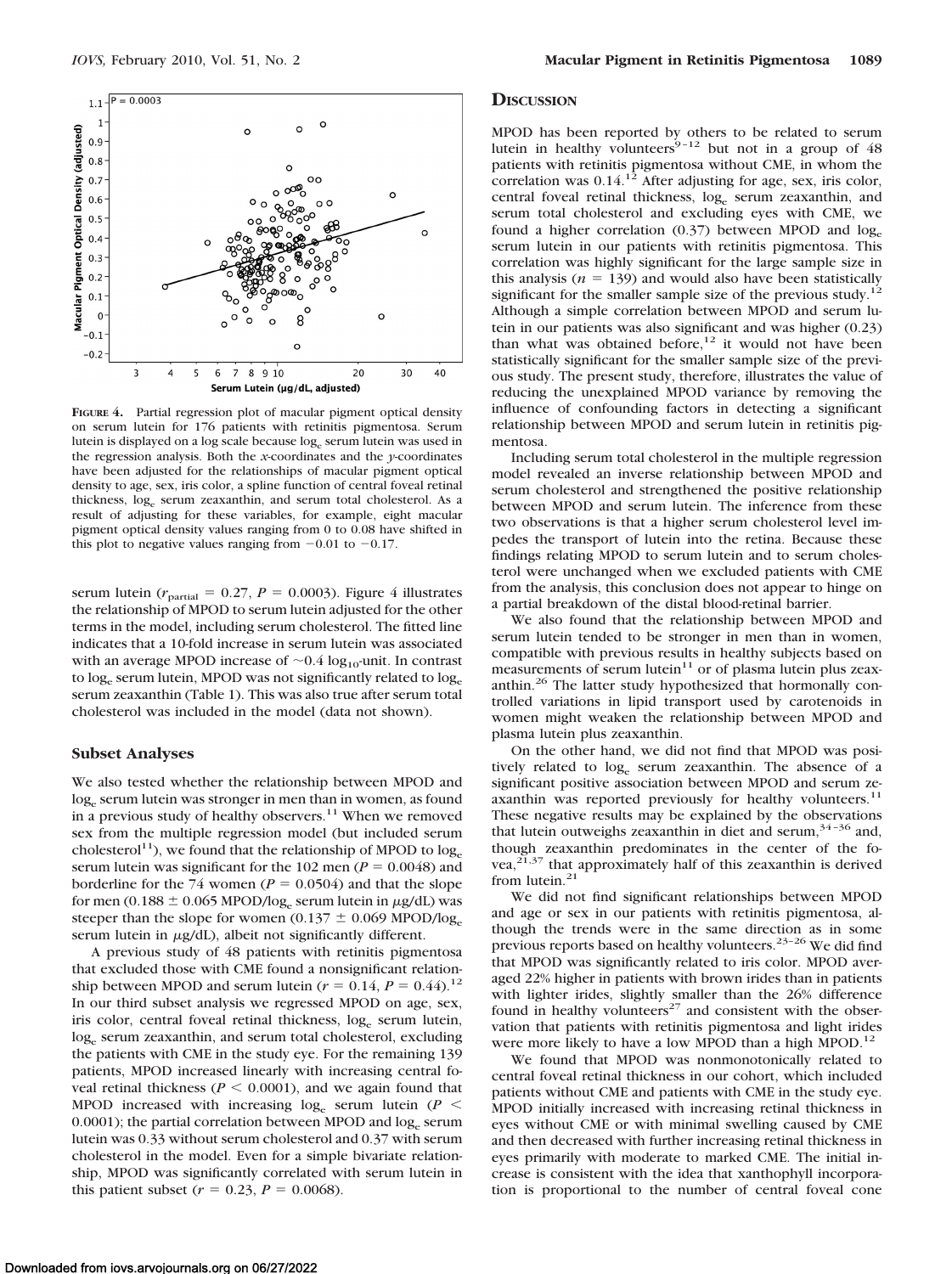photoreceptors, $12,28$  and we confirmed a significant linear relationship between MPOD and central foveal retinal thickness when we excluded the data from patients with CME in the study eye. The subsequent decrease in MPOD based on our total cohort could mean that moderate to marked edema hinders the uptake of lutein into the macula or distorts the radial arrangement of the foveolar cone axons, whose macular pigment molecules are normally oriented perpendicularly to the fiber axes,<sup>6</sup> reducing their effective absorbance of incident blue light. Part of the decline in MPOD also could reflect CME coexisting with central foveal photoreceptor cell loss, which would compound the deficiency of MPOD. Still, by comparing the two slopes in Figure 3, photoreceptor cell loss clearly has a greater impact than CME on MPOD in retinitis pigmentosa.

It should be pointed out that the derivation of MPOD by heterochromatic flicker photometry assumes that the brightness match between the alternating blue and green test stimuli is mediated by the same proportion and relative sensitivities of long-wavelength–sensitive and middle-wavelength–sensitive cones at the test and reference locations within a given patient. The method also assumes that cone photopigment optical density is the same, or nearly the same, at the two locations.<sup>38</sup> Although there is no evidence that long-wavelength–sensitive cones become more or less affected than middle-wavelength– sensitive cones as retinitis pigmentosa progresses, it is likely that cone photopigment optical density was reduced more in the parafovea than at the central fovea in most of our patients given that cone sensitivity<sup>39</sup> and cone directionality<sup>40</sup> are typically lost in the parafovea before the fovea in this disease. This difference in cone photopigment optical density would be expected to reduce the measured MPOD.<sup>38</sup> On the other hand, the significant relationships we found between MPOD and serum lutein concentration, iris color, and central foveal retinal thickness are concordant with previous findings in healthy observers, suggesting, at least for these comparisons, that the validity of the MPOD measurements was not appreciably compromised in our patient cohort.

Although it was based on cross-sectional data, our finding that MPOD increased significantly with increasing serum lutein and not with increasing serum zeaxanthin raises the possibility that an increase in macular pigment in the axons of cone photoreceptors in patients with retinitis pigmentosa could be more easily achieved in the diet by increasing serum lutein than by increasing serum zeaxanthin. Of course, this hypothesis can only be verified by a longitudinal study involving supplementation. Because we also noted that the betweensession reproducibility of our MPOD data was similar to that observed in healthy observers,  $29-33$  we propose that an increase in MPOD could be used as a biomarker for lutein uptake by the retina in this disease. In this regard, an open-label pilot study in which 23 patients with retinitis pigmentosa were asked to take a 20-mg lutein supplement each day for 6 months found that mean MPOD increased significantly in the fovea over follow-up.12 Although that pilot study did not detect any significant improvement in visual acuity or in foveal sensitivity with lutein supplementation, $12$  it remains to be determined whether an increase in MPOD with lutein supplementation in retinitis pigmentosa might further shield cone photoreceptors from ambient light and reduce oxidative damage over the long term, possibly slowing the rate of cone photoreceptor degeneration.<sup>41,42</sup>

#### *References*

- 1. Parker R. Absorption, metabolism and transport of carotenoids. *FASEB J.* 1996;10:542–551.
- 2. Holden JM, Eldridge AL, Beecher GR, et al. Carotenoid content of US foods: an update of the database. *J Food Comp Anal.* 1999;12: 169 –196.
- 3. Clevidence BA, Bieri JG. Association of carotenoids with human plasma lipoproteins. *Methods Enzymol.* 1993;214:3–17.
- 4. Forman MR, Johnson EJ, Lanza E, et al. Effect of menstrual cycle phase on the concentration of individual carotenoids in lipoproteins of premenopausal: a controlled dietary study. *Am J Clin Nutr.* 1998;67:81– 87.
- 5. Snodderly DM, Brown PK, Delori FC, Auran JD. The macular pigment, I: absorbance spectra, localization, and discrimination from other yellow pigments in primate retinas. *Invest Ophthalmol Vis Sci.* 1984;25:660 – 673.
- 6. Snodderly DM, Auran JD, Delori FC. The macular pigment, II: spatial distribution in primate retinas. *Invest Ophthalmol Vis Sci.* 1984;25:674 – 684.
- 7. Ham WT Jr. Ocular hazards of light sources: review of current knowledge. *J Occup Med.* 1983;25:101–103.
- 8. Ham WT Jr, Mueller A, Ruffolo JJ Jr, et al. Basic mechanisms underlying the production of photochemical lesions in the mammalian retina. *Curr Eye Res.* 1984;3:165–174.
- 9. Ciulla TA, Curran-Celantano J, Cooper DA, et al. Macular pigment optical density in a midwestern sample. *Ophthalmology.* 2001; 108:730 –737.
- 10. Bone RA, Landrum JT, Dixon Z, et al. Lutein and zeaxanthin in the eyes, serum and diet of human subjects. *Exp Eye Res.* 2000;71: 239 –245.
- 11. Broekmans WM, Berendschot TT, Klopping-Ketelaars IA, et al. Macular pigment density in relation to serum and adipose tissue concentrations of lutein and serum concentrations of zeaxanthin. *Am J Clin Nutr.* 2002;76:595– 603.
- 12. Aleman TS, Duncan JL, Bieber ML, et al. Macular pigment and lutein supplementation in retinitis pigmentosa and Usher syndrome. *Invest Ophthalmol Vis Sci.* 2001;42:1873–1881.
- 13. Adackapara CA, Sunness J, Dibernardo CW, et al. Prevalence of cystoid macular edema and stability in OCT retinal thickness in eyes with retinitis pigmentosa during a 48-week lutein trial. *Retina.* 2008;28:103–110.
- 14. Hajali M, Fishman GA, Anderson RJ. The prevalence of cystoid macular oedema in retinitis pigmentosa patients determined by optical coherence tomography. *Br J Ophthalmol.* 2008;92:1065– 1068.
- 15. Sandberg MA, Brockhurst RJ, Gaudio AR, Berson E. Visual acuity is related to parafoveal retinal thickness in patients with retinitis pigmentosa and macular cysts. *Invest Ophthalmol Vis Sci.* 2008; 49:4568 – 4572.
- 16. Hammond BR Jr, Wooten BR, Snodderly DM. Cigarette smoking and retinal carotenoids: implications for age-related macular degeneration. *Vision Res.* 1996;36:3003–3009.
- 17. Willett WC, Sampson L, Browne ML, et al. The use of a selfadministered questionnaire to assess diet four years in the past. *Am J Epidemiol.* 1988;127:188 –199.
- 18. Wooten BR, Hammond BR, Land RI, Snodderly DM. A practical method for measuring macular pigment optical density. *Invest Ophthalmol Vis Sci.* 1999;40:2481–2489.
- 19. Sandberg MA, Brockhurst RJ, Gaudio AR, Berson EL. The association between visual acuity and central retinal thickness in retinitis pigmentosa. *Invest Ophthalmol Vis Sci.* 2005;46:3349 –3354.
- 20. Johnson EJ, Hammond BR, Yeum K-J, et al. Relation among serum and tissue concentrations of lutein and zeaxanthin and macular pigment density. *Am J Clin Nutr.* 2000;71:1555–1562.
- 21. Johnson EJ, Neuringer M, Russell RM, et al. Nutritional manipulation of primate retinas, III: effects of lutein or zeaxanthin supplementation on adipose and retina of xanthophylls-free monkeys. *Invest Ophthalmol Vis Sci.* 2005;46:696 –702.
- 22. Mares-Perlman JA, Fisher AI, Klein R, et al. Lutein and zeaxanthin in the diet and serum and their relation to age-related maculopathy in the Third National Health and Nutrition Examination Survey. *Am J Epidemiol.* 2001;153:424 – 432.
- 23. Hammond BR Jr, Caruso-Avery M. Macular pigment optical density in a southwestern sample. *Invest Ophthalmol Vis Sci.* 2000;41: 1492–1497.
- 24. Beatty S, Murray IJ, Henson DB, et al. Macular pigment and risk for age-related macular degeneration in subjects from a northern European population. *Invest Ophthalmol Vis Sci.* 2001;42:439 – 446.